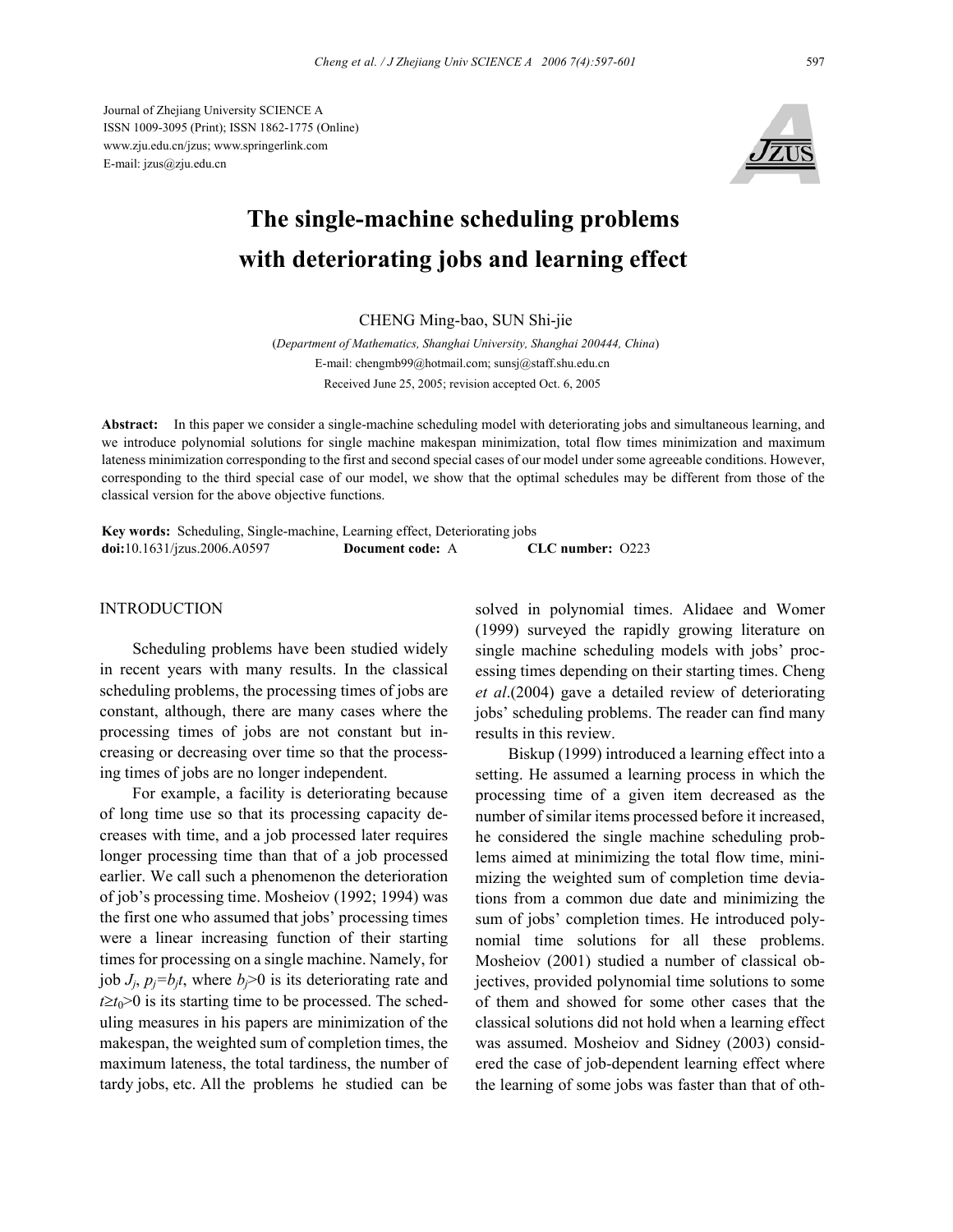ers in the production process. Bachman and Janiak (2004) considered some single machine scheduling problems where a job's processing time was defined by a decreasing or increasing function which depended on the position of this job in the sequence.

Although deteriorating jobs and learning effect have been well discussed, it is rarely considered simultaneously. It is an interesting issue since it is more realistic, though it becomes complicated. Lee (2004) considered single machine scheduling problems with deteriorating jobs and learning effect simultaneously, i.e.  $p_{jr} = (p_0 + b_j t)r^a$ , where  $p_0$  was the common basic processing time,  $b_i$  was job  $J_i$ 's deteriorating rate and *α* was the learning index. The objective was to minimize the makespan and the total completion time. He introduced the polynomial solutions for both of them. This paper considers also such a single machine model in which the effects of deterioration and learning exist at the same time. The general mathematical model is  $p_{ji} = (a_j + b_j t) \alpha^{r-1}$ , where  $0 \le \alpha \le 1$  is the learning effect constant,  $a_i$  and  $b_j$  denotes the normal processing time and the deteriorating rate, respectively, and *t* is the starting time of job *Jj*. First of all, we consider a special case where the deteriorating rates are the same for all jobs. We show that the makespan and the total completion time minimization problems are polynomial solvable. In addition, we prove that the total weighted completion time and the maximum lateness have polynomially time solvable optimal solutions if the weights or the due dates of the jobs are agreeable to their normal processing times. Then, we discuss another special case where there is no normal processing time. Under this model, we show that the makespan and the total completion time minimization problems remain polynomially solvable. The maximum lateness has a polynomial optimal solution if the due dates are agreeable to the deteriorating rate. Finally, we provide four examples to demonstrate that the SDR rule does not give the optimal solution for the makespan and the total completion time minimization problems, the WSDR rule does not give the optimal solution for the total weighted completion time minimization problem and the EDD rule does not give the optimal solution for the maximum lateness minimization problem if the jobs have a common processing time.

The remaining part of this paper is organized as follows: the next section contains the precise formulation of the considered problems. In the third section, we provide polynomial solutions for some special cases and show that the optimal schedule may be very different from that of the classical version for some other special cases. In the last section, remarks are given.

# PROBLEM FORMULATION

In this paper, we focus on studying the effects of deteriorating and learning simultaneously. The model is described as follows.

There are *n* jobs to be processed on a single machine. All jobs are available for processing at  $t=t_0>0$ . The machine can handle one job at a time and preemptions are not allowed. Each job  $J_i$  has a deterioration rate  $b_i$  and a normal processing time  $a_i$ . If job  $J_i$  is scheduled in the *r*th position in a sequence, then its actual processing time is

$$
p_{jr} = (a_j + b_j t)\alpha^{r-1},\tag{1}
$$

where  $0 \leq \alpha \leq 1$  is the learning index.

In the following, we examine several classical single-machine scheduling problems corresponding to three different special cases of our model.

## THREE SPECIAL CASES OF OUR MODEL

#### **The first special case:** *bj***≡***b*

**Theorem 1** For the problem  $1|p_{ir} = (a_i + bt)a^{r-1}|C_{\text{max}}$ , an optimal schedule can be obtained by sequencing the jobs in a non-decreasing order of  $\{a_i\}$  (SPT rule). **Proof** Suppose  $a_i \leq a_k$ . Let  $\sigma$  and  $\sigma'$  be two schedules where the different between  $\sigma$  and  $\sigma'$  is only a pairwise interchange of two adjacent jobs *Ji* and *Jk*, that is,  $\sigma = [S_1, J_i, J_k, S_2]$  and  $\sigma' = [S_1, J_k, J_i, S_2]$ , where  $S_1, S_2$ are partial sequences. Furthermore, we assume that there are  $(r-1)$  jobs in *S*<sub>1</sub>. Thus, *J<sub>i</sub>* and *J<sub>k</sub>* are the *r*th and (*r*+1)th jobs, respectively, in *σ.* Let *t* be the completion time of the last job in  $S<sub>1</sub>$ . Then, the actual processing time of job  $J_i$  is  $p_{ir}=(a_i+bt)a^{r-1}$  in  $\sigma$  and its completion time is  $C_i(\sigma) = t + p_i = a_i \alpha^{r-1} + (1 + b \alpha^{r-1})t$ , while, the actual processing time of job  $J_k$  is  $p_{kr+1} = (a_k + bC_i(\sigma))\alpha^r$  in  $\sigma$  and its completion time is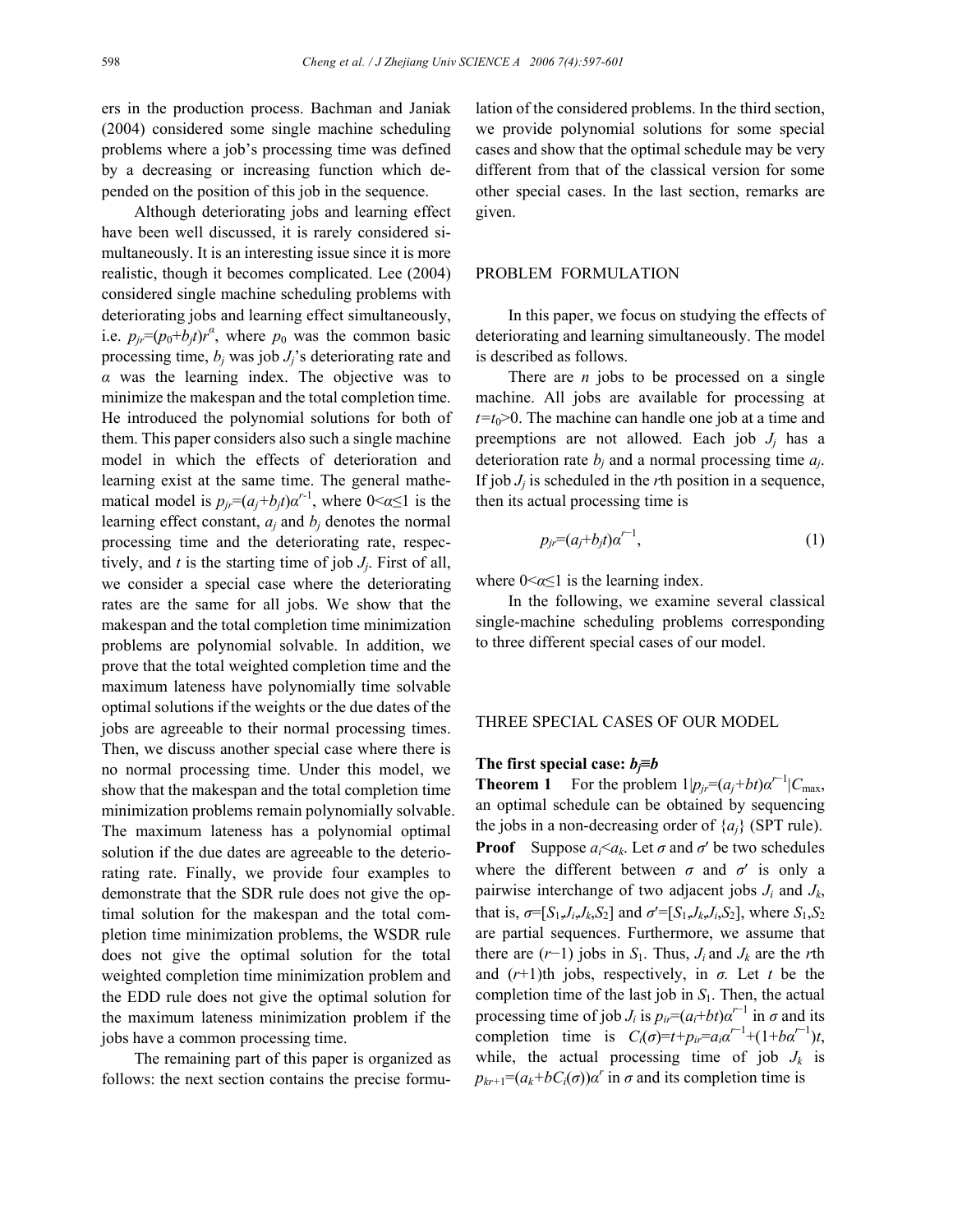$$
C_k(\sigma) = C_i(\sigma) + p_{kr+1}
$$
  
= a\_k a<sup>r</sup> + a\_i a<sup>r-1</sup> (1+ba<sup>r</sup>) + t(1+ba<sup>r-1</sup>)(1+ba<sup>r</sup>). (2)

Similarly, it is easy to derive that the completion times of jobs  $J_k$  and  $J_i$  in  $\sigma'$  are

$$
C_k(\sigma') = t + p_{ir} = a_k \alpha^{r-1} + (1 + b\alpha^{r-1})t,
$$
  
\n
$$
C_i(\sigma') = a_i \alpha^r + a_k \alpha^{r-1} (1 + b\alpha^r) + t(1 + b\alpha^{r-1}) (1 + b\alpha^r),
$$
 (3)

respectively.

Based on  $a_i \leq a_k$ ,  $0 \leq \alpha \leq 1$ , Eqs.(2) and (3), we have *C<sub>k</sub>*( $\sigma$ )−*C<sub>i</sub>*( $\sigma$ ')=( $a_k$ − $a_i$ )( $\alpha$ −1− $b\alpha$ <sup>r</sup>) $\alpha$ <sup>*r*−1</sup><0.

Thus, we know that the schedule *σ* dominates *σ*′ and complete the proof.

For the problem  $1|p_{jr}=(a_j+b_j)a^{\prime-1}|\Sigma C_j$ , by the standard pairwise interchange argument as in Theorem 1, we can show that the optimal schedule for it can be obtained by the SPT rule. Thus, we have the following theorem.

**Theorem 2** For the problem  $1|p_{jr} = (a_j + bt)a^{r-1}|\Sigma C_j$ , an optimal schedule can be obtained by sequencing the jobs in a non-decreasing order of  $\{a_i\}$  (SPT rule).

In the following, we consider the objective functions of minimizing the weighted total completion times and maximum lateness. We show that these two objective functions can be minimized in polynomial time under some agreeable conditions. **Theorem 3** For the problem  $1|p_{jr}=(a_j+b t)a^{r-1}|\Sigma w_jC_j$ , if jobs have agreeable weighted normal processing times, i.e.  $a_i \le a_k$  implies  $w_i \ge w_k$ , for all jobs  $J_i$  and  $J_k$ , then an optimal schedule can be obtained by sequencing the jobs in a non-decreasing order of  ${a_i/w_i}$  (WSPT rule).

**Proof** Consider a schedule  $\sigma$ , suppose it is not a WSPT sequence and is optimal. In this schedule, there must be at least two adjacent jobs, say job *J<sub>i</sub>* followed by job  $J_k$ , such that  $a_i/w_i > a_k/w_k$ .

Assume job  $J_i$  is scheduled in the *r*th position and start to be processed at time *t*. Perform an adjacent pairwise interchange of job  $J_i$  and job  $J_k$ , denote the new schedule as  $\sigma'$ , then, job  $J_k$  is scheduled in the *r*th position in *σ*′. The completion times of all the jobs processed before  $J_k$  in  $\sigma'$  are not affected by this interchange, and we have, under  $\sigma$ ,

$$
C_j(\sigma) = t + (a_j + bt)\alpha'^{-1} = a_j\alpha'^{-1} + t(1 + b\alpha'^{-1}),
$$
  
\n
$$
C_k(\sigma) = C_j(\sigma) + (a_k + bC_j(\sigma))\alpha'
$$
  
\n
$$
= a_k\alpha' + a_j\alpha'^{-1}(1 + b\alpha') + t(1 + b\alpha'^{-1})(1 + b\alpha').
$$

Similarly, for *σ*′, we have

$$
C_k(\sigma') = a_k \alpha'^{-1} + t(1 + b\alpha'^{-1}),
$$
  
\n
$$
C_j(\sigma') = a_j \alpha' + a_k \alpha'^{-1} (1 + b\alpha') + t(1 + b\alpha'^{-1}) (1 + b\alpha').
$$

So, we have

$$
C_k(\sigma) - C_j(\sigma') = (a_k - a_j)(\alpha - 1 - b\alpha')\alpha'^{-1} > 0.
$$
 (4)

At the same time, the difference between the total weighted completion time of the first  $(r+1)$  jobs in  $\sigma$  and  $\sigma'$  is

$$
(a_j-a_k)\alpha'^{-1}(1-\alpha)(w_j+w_k)+(a_jw_k-a_kw_j)\alpha'(1+b\alpha'^{-1})+tba'(1+ba'^{-1})(w_k-w_j).
$$

Since  $a_j \ge a_k$ ,  $w_i \ge w_k$  and  $a_j/w_j > a_k/w_k$ , then we have

$$
\sum w_j C_j(\sigma) > \sum w_j C_j(\sigma'). \tag{5}
$$

From Eqs.(4) and (5), we have  $\sum w_i C_i(\sigma) \geq \sum w_i C_i(\sigma')$ .

It follows that the weighted sum of completion times under  $\sigma'$  is strictly less than that under  $\sigma$ . This contradicts the optimality of  $\sigma$  and proves the theorem.

**Theorem 4** For the problem  $1|p_{ir}=(a_i+bt)a^{r-1}|L_{\text{max}}$ , if jobs have agreeable due dates and normal processing times, i.e.  $a_j \le a_k$  implies  $d_j \le d_k$ , then an optimal schedule can be obtained by sequencing the jobs in a non-decreasing order of  $\{d_i\}$  (EDD rule).

**Proof** Suppose there exists an optimal schedule  $\sigma$ , but it is not an EDD sequence. In this schedule, there must be at least two adjacent jobs, say *Jj* and *Jk*, such that  $d_i > d_k$  (it implies  $a_i > a_k$ ). Suppose also that job  $J_i$ and  $J_k$  are the *r*th and  $(r+1)$ th jobs in  $\sigma$ . Schedule  $\sigma'$  is obtained from *σ* by interchanging jobs in the *r*th and (*r*+1)th position of *σ*. Then, for *σ*, we have

$$
L_j(\sigma) = a_j \alpha^{r-1} + t(1 + b \alpha^{r-1}) - d_j,
$$
  
\n
$$
L_k(\sigma) = a_k \alpha^r + a_j \alpha^{r-1} (1 + b \alpha^r) + t(1 + b \alpha^{r-1}) (1 + b \alpha^r) - d_k.
$$

Similarly, for  $\sigma'$ , we have

$$
L_k(\sigma') = a_k \alpha'^{-1} + t(1 + b\alpha'^{-1}) - d_k,
$$
  
\n
$$
L_j(\sigma') = a_j \alpha' + a_k \alpha'^{-1} (1 + b\alpha') + t(1 + b\alpha'^{-1})(1 + b\alpha') - d_j.
$$

Since  $d_i > d_k$  and  $a_i > a_k$ , then we have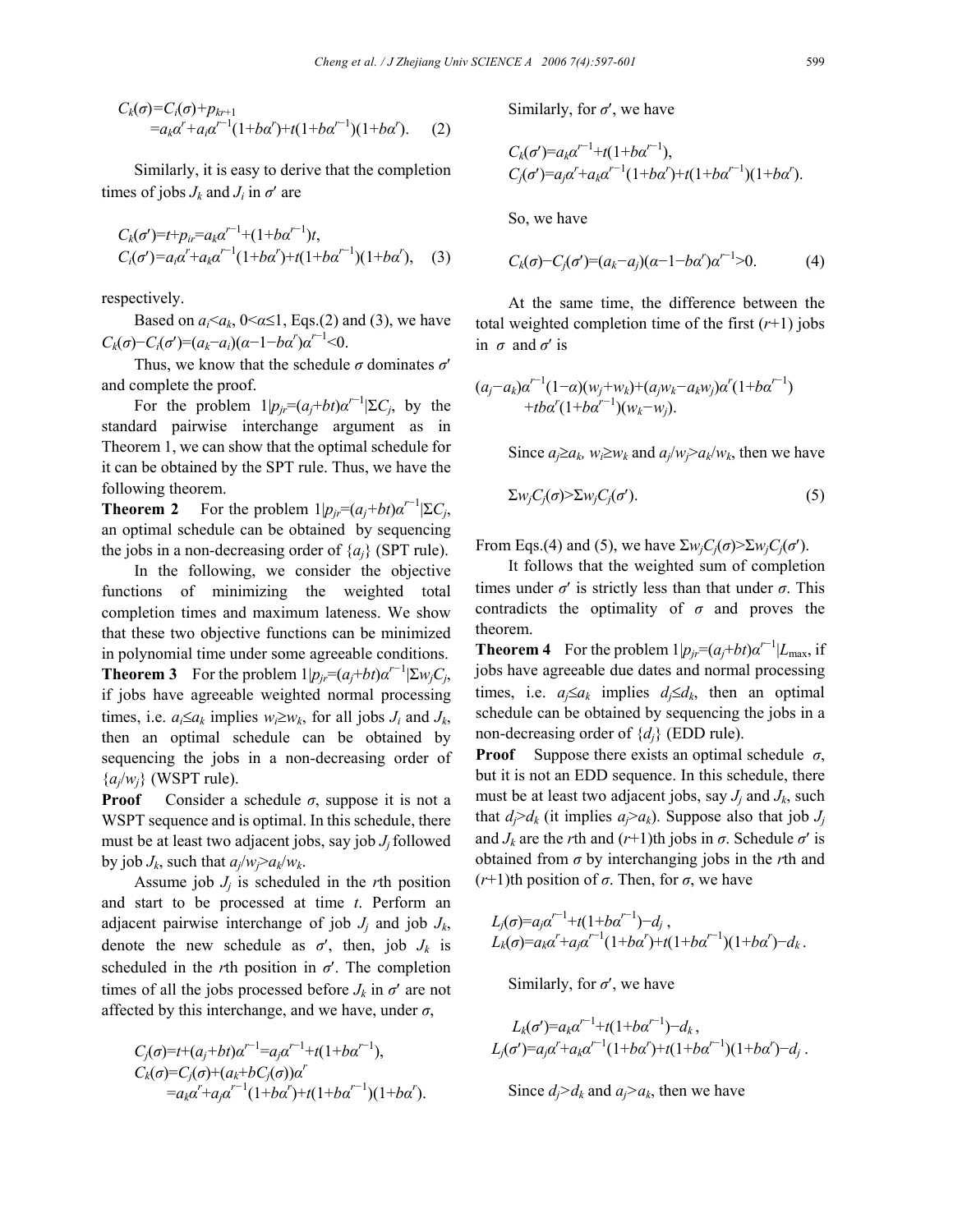$\max \{L_i(\sigma'), L_k(\sigma')\} \leq \max \{L_i(\sigma), L_k(\sigma)\}.$ 

Hence, interchanging the jobs  $J_i$  and  $J_k$  will not increase the value of *L*max. So we have shown that EDD sequence is an optimal schedule.

#### **The second special case:** *aj***≡0**

**Theorem 5** For the problem  $1|p_{jr}=b_jt\alpha^{r-1}|C_{\text{max}}$ , an optimal schedule can be obtained by sequencing the jobs in a non-decreasing order of  ${b_i}$  (SDR rule).

**Proof** Suppose  $b_i \le b_k$ . Let  $\sigma$  and  $\sigma'$  be two schedules where the different between  $\sigma$  and  $\sigma'$  is only a pairwise interchange of two adjacent jobs  $J_i$  and  $J_k$ , that is,  $\sigma = [S_1, J_i, J_k, S_2]$  and  $\sigma' = [S_1, J_k, J_i, S_2]$ , where  $S_1, S_2$ are partial sequences. Furthermore, we assume that there are  $(r-1)$  jobs in *S*<sub>1</sub>. Thus, *J<sub>i</sub>* and *J<sub>k</sub>* are the *r*th and  $(r+1)$ th jobs in  $\sigma$ , respectively. Let *t* be the completion time of the last job in  $S_1$ . Then, the actual processing time of job  $J_i$  is  $p_{ir} = b_i t \alpha^{r-1}$  and its completion time is

$$
C_i(\sigma) = t + p_{ir} = (1 + b_j \alpha^{r-1})t.
$$

While, the actual processing time of job  $J_k$  is  $p_{kr+1} = b_k C_i(\sigma) \alpha^{r-1}$  and its completion time is

$$
C_k(\sigma) = C_i(\sigma) + p_{kr+1} = t(1 + b_i \alpha^{r-1})(1 + b_k \alpha^r). \tag{6}
$$

Similarly, it is easy to derive that the completion times of  $J_k$  and  $J_i$  in  $\sigma'$  are

$$
C_k(\sigma') = t + p_{ir} = (1 + b_k \alpha'^{-1})t,
$$
  
\n
$$
C_i(\sigma') = t(1 + b_k \alpha'^{-1})(1 + b_i \alpha'),
$$
\n(7)

respectively.

Based on Eqs.(6) and (7), we have

$$
C_k(\sigma) - C_i(\sigma') = t(b_i - b_k)(\alpha^{r-1} - \alpha') < 0.
$$

Thus, we know that the schedule *σ* dominates *σ*′ and complete the proof.

**Theorem 6** For the problem  $1|p_{ji}=b_jt\alpha^{r-1}|\Sigma C_j$ , and optimal schedule can be obtained by sequencing the jobs in a non-decreasing order of  ${b_i}$  (SDR rule).

**Proof** By the standard pairwise interchange argument as in Theorem 5, we can prove it.

But for the problem  $1|p_{jr}=b_jt\alpha^{r-1}|\Sigma w_jC_j|$ , the WSDR (Weighted Smallest Deteriorating Rate) rule

is not an optimal one.

**Example 1** Suppose  $n=2$ ,  $t_0=1$ ,  $b_1=2$ ,  $b_2=2.5$ ,  $w_1=3$ and  $w_2=3.5$ ,  $\alpha=0.85$ . The sequence obtained by the WSDR rule is (1,2) and the total weighted flow time is 41.85, however, the total weighted flow time of sequence  $(2,1)$  is 40.6.

**Theorem 7** For the problem  $1|p_{jr}=b_jt\alpha^{r-1}|L_{\text{max}}$ , if jobs have agreeable due dates and deteriorating rates, i.e.  $b_i \leq b_k$  implies  $d_i \leq d_k$ , then an optimal schedule can be obtained by sequencing the jobs in a non-decreasing order of  $\{d_i\}$  (EDD rule).

**Proof** By the standard pairwise interchange argument as in Theorem 4, we can prove it.

## **The third special case:**  $a_i \equiv a_0 \neq 0$

For this special case,  $p_{jr}=(a_0+b_jt)\alpha^{r-1}$ , we can show by examples that the SDR policy no longer provides the optimal solutions for the makespan minimization and the total flow time minimization, the WSDR rule does not provide the optimal solution for the total weighted flow time minimization and the EDD rule is no longer true.

**Example 2** (Makespan minimization) Suppose *n*=2,  $t_0$ =1,  $a_0$ =1,  $b_1$ =0.5,  $b_2$ =1,  $a$ =0.85. The makespan of the SDR sequence is 5.3, while the makespan of the alternative sequence is 5.1.

**Example 3** (Total flow-time minimization) Suppose *n*=3, *t*<sub>0</sub>=1, *a*<sub>0</sub>=1, *b*<sub>1</sub>=0.5, *b*<sub>2</sub>=1.0, *b*<sub>3</sub>=1.2, *α*=0.85. The total flow time obtained by the SDR sequence (1,2,3) is 19.2, but the optimal sequence is  $(2,1,3)$  with the total flow time 18.4.

**Example 4** (Total weighted flow-time minimization) Suppose  $n=2$ ,  $t_0=1$ ,  $a_0=1$ ,  $b_1=0.4$ ,  $b_2=0.6$ ,  $w_1=2$ ,  $w_2=2.5$ ,  $\alpha=0.85$ . The total weighted flow time obtained by the WSDR sequence is 14.7, but the optimal sequence is (2,1) with the total weighted flow time 14.5.

**Example 5** (Maximum lateness minimization) Suppose  $n=2$ ,  $t_0=1$ ,  $a_0=1$ ,  $b_1=0.5$ ,  $b_2=1$ ,  $d_1=2.0$ ,  $d_2=2.1$ ,  $\alpha$ =0.85. The maximum lateness of the sequence obtained by the EDD rule is 3.2, but the optimal sequence is  $(2,1)$  with the maximum lateness 3.1.

#### **CONCLUSION**

In this paper, we consider some single machine scheduling problems with deteriorating jobs and a